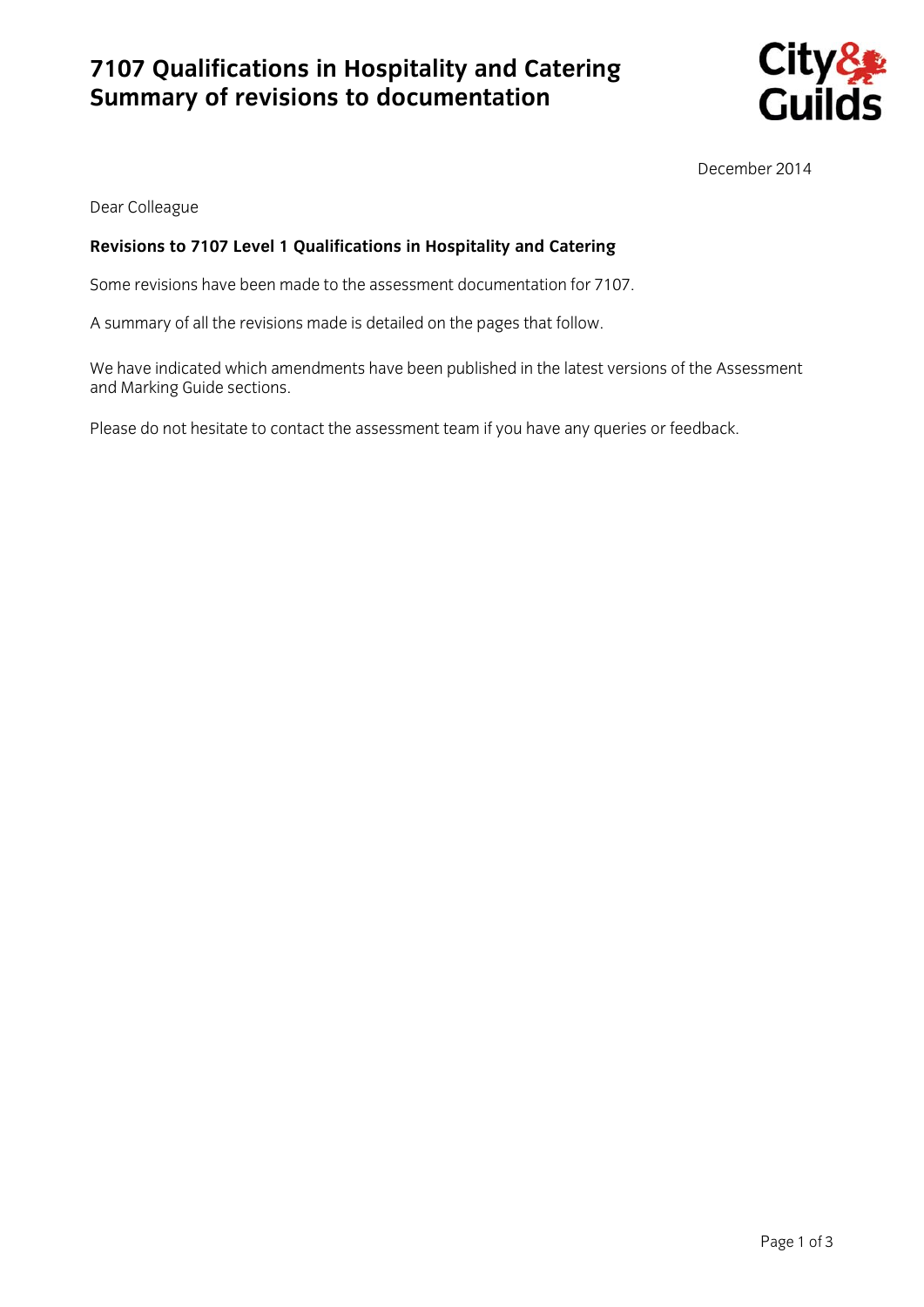# **7107 Qualifications in Hospitality and Catering Summary of revisions to documentation**



# **7107 Marking guide**

| Page/assignment                                                                                       | Amendment                                                                                                                        | <b>Revision Date &amp;</b><br><b>Version</b> |
|-------------------------------------------------------------------------------------------------------|----------------------------------------------------------------------------------------------------------------------------------|----------------------------------------------|
| Assignments 124 to<br>129                                                                             | These marking guides have been added to the<br>assessment pack.                                                                  | October 2014 v3.0                            |
| Assignment 203<br>Principles of<br>customer service in<br>hospitality, leisure,<br>travel and tourism | The grade boundaries have been amended to a<br>pass mark of 21 marks or above (as the test is<br>Pass/Fail rather than graded)   | April 2014 v2.07                             |
| Assignment 111                                                                                        | Task B - mark sheet on page 89 was incorrect -<br>this has now been corrected.                                                   | January 2012 v1.02                           |
|                                                                                                       | Worksheet on page $92 -$ this is the guidance<br>worksheet for Task B (had previously incorrectly<br>been stated as for Task A). |                                              |